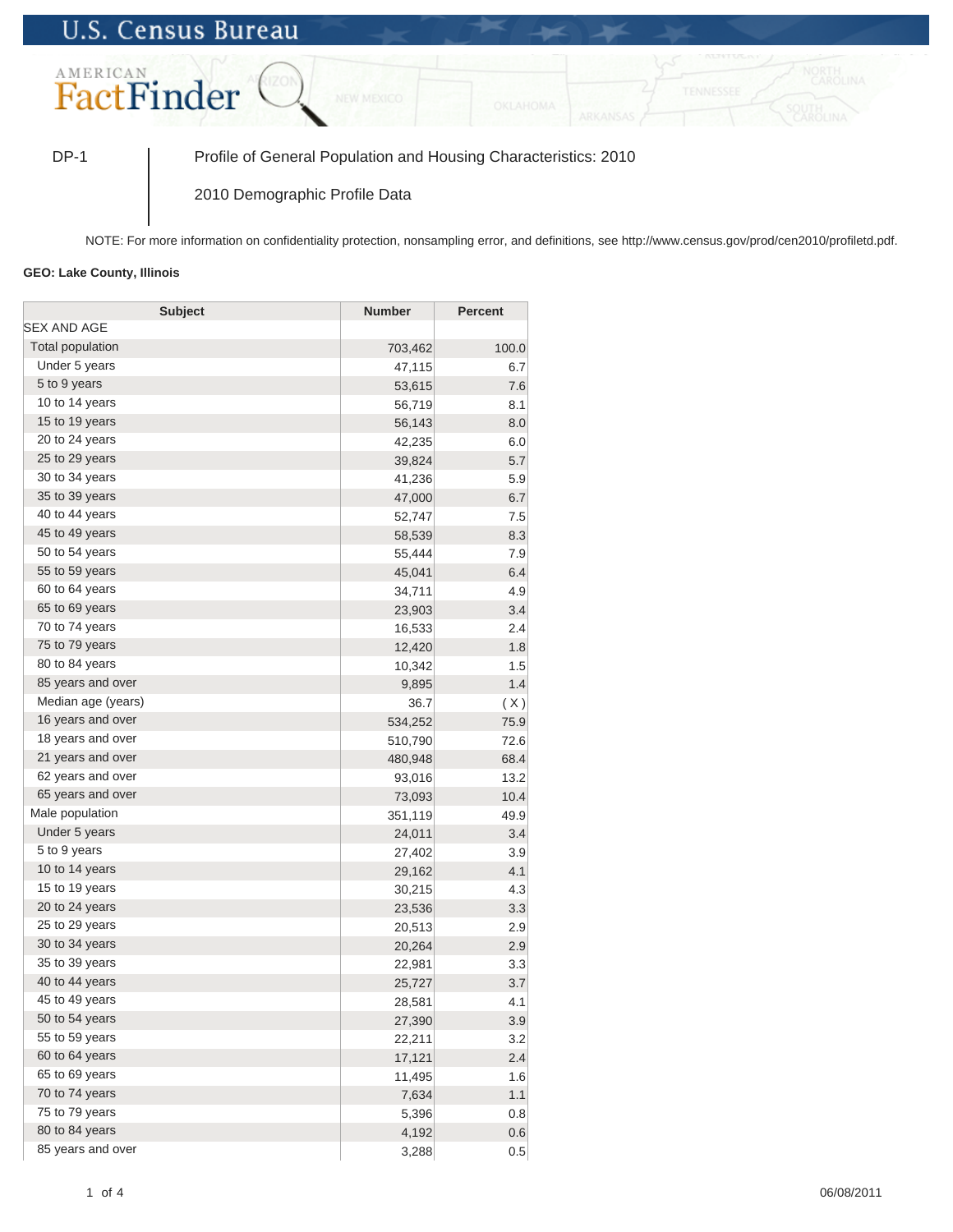| <b>Subject</b>                                      | <b>Number</b> | <b>Percent</b> |
|-----------------------------------------------------|---------------|----------------|
| Median age (years)                                  | 35.1          | (X)            |
| 16 years and over                                   | 264,528       | 37.6           |
| 18 years and over                                   | 252,358       | 35.9           |
| 21 years and over                                   | 235,136       | 33.4           |
| 62 years and over                                   | 41,767        | 5.9            |
| 65 years and over                                   | 32,005        | 4.5            |
| Female population                                   | 352,343       | 50.1           |
| Under 5 years                                       | 23,104        | 3.3            |
| 5 to 9 years                                        | 26,213        | 3.7            |
| 10 to 14 years                                      | 27,557        | 3.9            |
| 15 to 19 years                                      | 25,928        | 3.7            |
| 20 to 24 years                                      | 18,699        | 2.7            |
| 25 to 29 years                                      | 19,311        | 2.7            |
| 30 to 34 years                                      | 20,972        | 3.0            |
| 35 to 39 years                                      | 24,019        | 3.4            |
| 40 to 44 years                                      | 27,020        | 3.8            |
| 45 to 49 years                                      | 29,958        | 4.3            |
| 50 to 54 years                                      | 28,054        | 4.0            |
| 55 to 59 years                                      | 22,830        | 3.2            |
| 60 to 64 years                                      | 17,590        | 2.5            |
| 65 to 69 years                                      | 12,408        | 1.8            |
| 70 to 74 years                                      | 8,899         | 1.3            |
| 75 to 79 years                                      | 7,024         | 1.0            |
| 80 to 84 years                                      |               |                |
| 85 years and over                                   | 6,150         | 0.9            |
| Median age (years)                                  | 6,607         | 0.9            |
| 16 years and over                                   | 38.1          | (X)            |
|                                                     | 269,724       | 38.3           |
| 18 years and over                                   | 258,432       | 36.7           |
| 21 years and over                                   | 245,812       | 34.9           |
| 62 years and over                                   | 51,249        | 7.3            |
| 65 years and over                                   | 41,088        | 5.8            |
| <b>RACE</b>                                         |               |                |
| <b>Total population</b>                             | 703,462       | 100.0          |
| One Race                                            | 685,176       | 97.4           |
| White                                               | 528,204       | 75.1           |
| <b>Black or African American</b>                    | 49,033        | 7.0            |
| American Indian and Alaska Native                   | 3,279         | 0.5            |
| Asian                                               | 44,358        | 6.3            |
| Asian Indian                                        | 12,660        | 1.8            |
| Chinese                                             | 8,045         | 1.1            |
| Filipino                                            | 10,565        | 1.5            |
| Japanese                                            | 1,496         | 0.2            |
| Korean                                              | 7,334         | 1.0            |
| Vietnamese                                          | 857           | 0.1            |
| Other Asian [1]                                     | 3,401         | 0.5            |
| Native Hawaiian and Other Pacific Islander          | 294           | 0.0            |
| Native Hawaiian                                     | 58            | 0.0            |
| Guamanian or Chamorro                               | 92            | 0.0            |
| Samoan                                              | 53            | 0.0            |
| Other Pacific Islander [2]                          | 91            | 0.0            |
| Some Other Race                                     | 60,008        | 8.5            |
| Two or More Races                                   | 18,286        | 2.6            |
| White; American Indian and Alaska Native [3]        | 1,816         | 0.3            |
| White; Asian [3]                                    | 4,521         | 0.6            |
| White; Black or African American [3]                | 3,504         | 0.5            |
| White; Some Other Race [3]                          | 4,594         | 0.7            |
| Race alone or in combination with one or more other |               |                |
| races: [4]                                          |               |                |
| White                                               | 543,803       | 77.3           |
| <b>Black or African American</b>                    | 54,533        | 7.8            |
| American Indian and Alaska Native                   | 6,334         | 0.9            |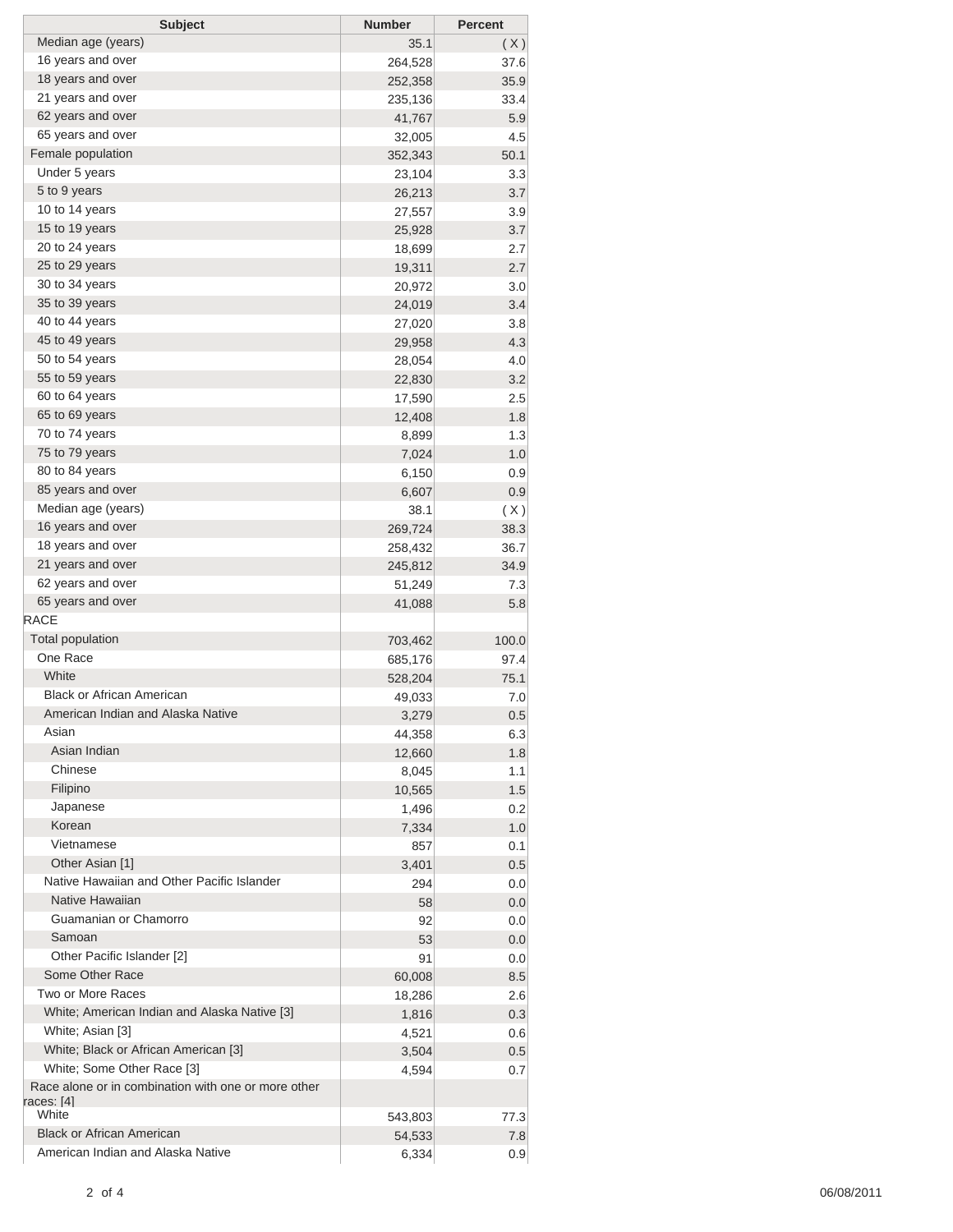| <b>Subject</b>                                   | <b>Number</b> | <b>Percent</b> |
|--------------------------------------------------|---------------|----------------|
| Asian                                            | 50,622        | 7.2            |
| Native Hawaiian and Other Pacific Islander       | 1,056         | 0.2            |
| Some Other Race                                  | 66,528        | 9.5            |
| HISPANIC OR LATINO                               |               |                |
| <b>Total population</b>                          | 703,462       | 100.0          |
| Hispanic or Latino (of any race)                 | 139,987       | 19.9           |
| Mexican                                          | 111,952       | 15.9           |
| Puerto Rican                                     | 9,510         | 1.4            |
| Cuban                                            | 1,324         | 0.2            |
| Other Hispanic or Latino [5]                     | 17,201        | 2.4            |
| Not Hispanic or Latino                           | 563,475       | 80.1           |
| <b>HISPANIC OR LATINO AND RACE</b>               |               |                |
| <b>Total population</b>                          | 703,462       | 100.0          |
| Hispanic or Latino                               | 139,987       | 19.9           |
| White alone                                      | 69,503        | 9.9            |
| Black or African American alone                  | 2,044         | 0.3            |
| American Indian and Alaska Native alone          | 2,221         | 0.3            |
| Asian alone                                      | 404           | 0.1            |
| Native Hawaiian and Other Pacific Islander alone | 66            | 0.0            |
| Some Other Race alone                            | 58,461        | 8.3            |
| Two or More Races                                | 7,288         | 1.0            |
| Not Hispanic or Latino                           | 563,475       | 80.1           |
| White alone                                      | 458,701       | 65.2           |
| Black or African American alone                  | 46,989        | 6.7            |
| American Indian and Alaska Native alone          | 1,058         | 0.2            |
| Asian alone                                      | 43,954        | 6.2            |
| Native Hawaiian and Other Pacific Islander alone | 228           | 0.0            |
| Some Other Race alone                            | 1,547         | 0.2            |
| Two or More Races                                | 10,998        | 1.6            |
| <b>RELATIONSHIP</b>                              |               |                |
| <b>Total population</b>                          | 703,462       | 100.0          |
| In households                                    | 682,753       | 97.1           |
| Householder                                      | 241,712       | 34.4           |
| Spouse [6]                                       | 144,065       | 20.5           |
| Child                                            | 231,447       | 32.9           |
| Own child under 18 years                         | 177,124       | 25.2           |
| Other relatives                                  | 38,407        | 5.5            |
| Under 18 years                                   | 12,861        | 1.8            |
| 65 years and over                                | 6,459         | 0.9            |
| <b>Nonrelatives</b>                              | 27,122        | 3.9            |
| Under 18 years                                   | 2,277         | 0.3            |
| 65 years and over                                | 1,147         | 0.2            |
| Unmarried partner                                | 12,505        | 1.8            |
| In group quarters                                | 20,709        | 2.9            |
| Institutionalized population                     | 4,872         | 0.7            |
| Male                                             | 2,337         | 0.3            |
| Female                                           | 2,535         | 0.4            |
| Noninstitutionalized population                  | 15,837        | 2.3            |
| Male                                             | 11,559        | 1.6            |
| Female                                           | 4,278         | 0.6            |
| <b>HOUSEHOLDS BY TYPE</b>                        |               |                |
| <b>Total households</b>                          | 241,712       | 100.0          |
| Family households (families) [7]                 | 179,428       | 74.2           |
| With own children under 18 years                 | 92,452        | 38.2           |
| Husband-wife family                              | 144,065       | 59.6           |
| With own children under 18 years                 | 72,375        | 29.9           |
| Male householder, no wife present                | 10,220        | 4.2            |
| With own children under 18 years                 | 5,157         | 2.1            |
| Female householder, no husband present           | 25,143        | 10.4           |
| With own children under 18 years                 | 14,920        | 6.2            |